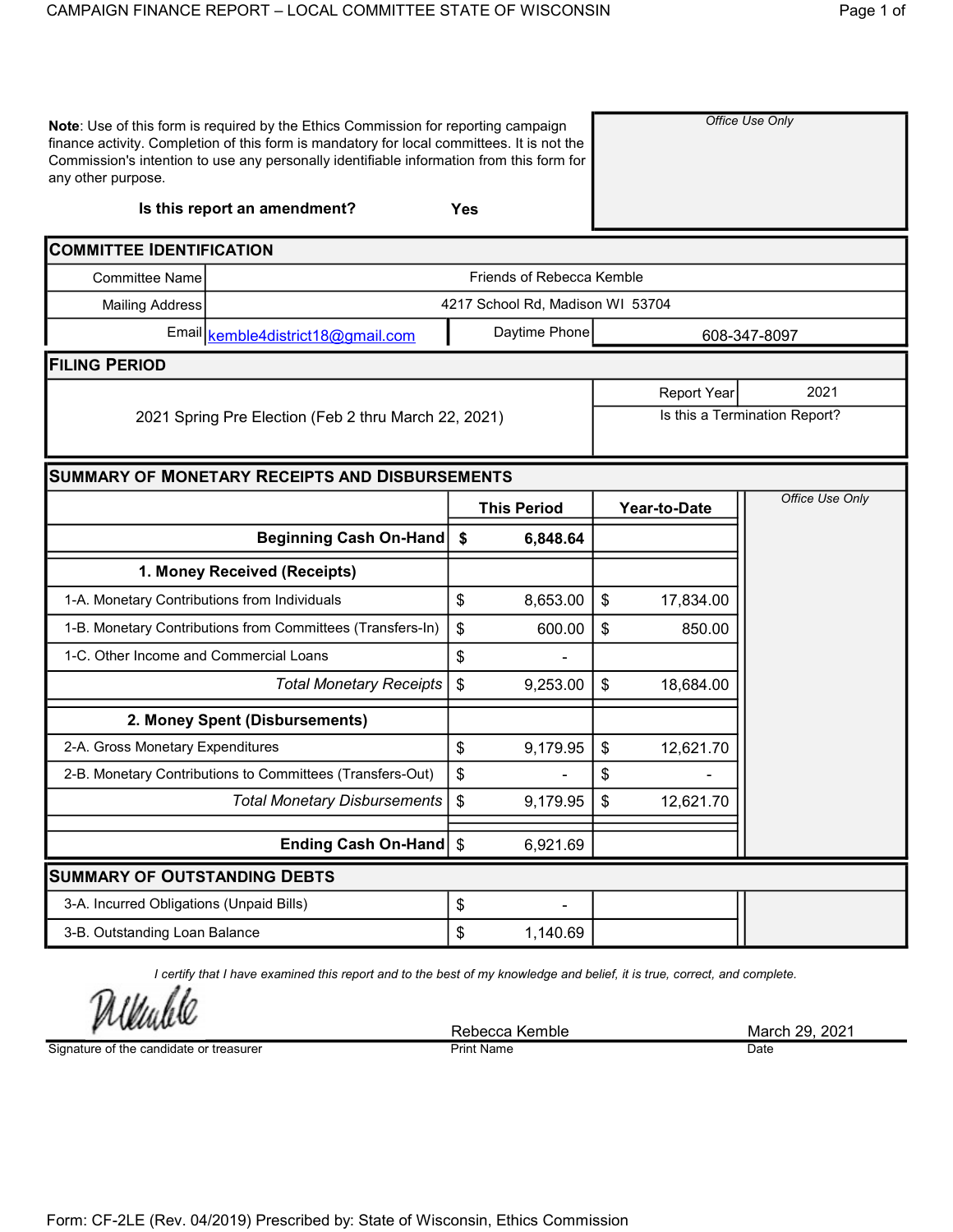| <b>Date</b> | <b>Name</b>                     | <b>Address</b>                    | City           | <b>ST</b> | Zip             | Occupation                            | <b>Comments</b> | <b>Amount</b> |
|-------------|---------------------------------|-----------------------------------|----------------|-----------|-----------------|---------------------------------------|-----------------|---------------|
|             | 2/3/2021 Janet Axelson          | 5310 CHINOOK LN                   | <b>MADISON</b> | W١        |                 | 53704-1 technical writer              |                 | 50.00         |
|             | 2/3/2021 Vicki Berenson         | 145 Jackson St                    | Madison        | WI        |                 | 53704 retired                         |                 | 50.00         |
|             | 2/3/2021 Marsha Cannon          | 5 CHEROKEE CIR UNIT 202 MADISON   |                | WI        | 53704-8 retired |                                       |                 | 150.00        |
|             | 2/3/2021 Yogesh Chawla          | 324 Russell St                    | Madison        | WI        |                 | 53704 software manager                |                 | 25.00         |
|             | 2/3/2021 Eric & Laurie Chern    | 3824 Sunset Ln                    | Northbrook,    | IL        |                 | 60062 Manager                         |                 | 500.00        |
|             | 2/3/2021 Michael Childers       | 5807 Danville Dr                  | Fitchburg      | WI        |                 | 53719 teacher                         |                 | 25.00         |
|             | 2/3/2021 Lindsey Day Farnsworth | 213 S Charter St                  | Madison        | WI        |                 | 53715 UW Extension                    |                 | 35.00         |
|             | 2/3/2021 Tag Evers              | 2329 Keyes Ave                    | Madison        | WI        |                 | 53711 Madison Alder                   |                 | 50.00         |
|             | 2/3/2021 Marilyn Feil           | 3634 ALPINE RD                    | <b>MADISON</b> | WI        |                 | 53704-2 disability benefit specialist |                 | 35.00         |
|             | 2/3/2021   Victoria Gutierrez   | 1351 South St #20                 | Madison        | WI        | 53715 nurse     |                                       |                 | 25.00         |
|             | 2/3/2021 Darcy Haber            | 515 S Few St #1                   | Madison        | WI        |                 | 53703 real estate broker              |                 | 25.00         |
|             | 2/3/2021 PK. Hammel             | 809 N Hogan St                    | Antigo         | WI        |                 | 54409 attorney                        |                 | 50.00         |
|             | 2/3/2021 DJ Haugen              | 111 W Wilson St #204              | Madison        | WI        |                 | 53703 photographer                    |                 | 27.00         |
|             | 2/3/2021 Kate & Tom Heiber-Cobb | 5310 Winnequah Rd.                | Monona,        | WI        |                 | 53716 retired                         |                 | 25.00         |
|             | 2/3/2021 Katie Hoel             | 4618 SCHOOL RD                    | <b>MADISON</b> | WI        |                 | 53704-1 marketing account manager     |                 | 10.00         |
|             | 2/3/2021 Brenda Konkel          | 30 N Hancock St                   | Madison        | WI        |                 | 53703 executive director              |                 | 100.00        |
|             | 2/3/2021 Edward Kuharski        | 405 Sidney St.                    | Madison        | WI        |                 | 53703 architect                       |                 | 25.00         |
|             | 2/3/2021 Sara Meredith          | 1708 MAYFIELD LN                  | <b>MADISON</b> | WI        | 53704-2 artist  |                                       |                 | 25.00         |
|             | 2/3/2021 Parker Palmer          | PO Box 5462                       | Madison        | WI        | 53705 writer    |                                       |                 | 50.00         |
|             | 2/3/2021 John Peck              | 2117 E Johnson St                 | Madison        | WI        |                 | 53704-4 activist, instructor          |                 | 50.00         |
|             | 2/3/2021 Benjamin Pierce        | 146 Landgon St                    | Madison        | WI        |                 | 53703 dish washer                     |                 | 25.00         |
|             | 2/3/2021 Martina Rippon         | 2223 Woodview Ct., Apt. 2         | Madison,       | WI        |                 | 53713 retired                         |                 | 25.00         |
|             | 2/3/2021 Jonathan Rosenthal     | 67 Capitol St                     | Watertown      | MA        |                 | 2472 consultant                       |                 | 36.00         |
|             | 2/3/2021 Lisbeth Ryder          | 3233 Kelton Ave                   | Los Angeles    | CA        |                 | 90034 retired                         |                 | 100.00        |
|             | 2/3/2021 Serena Sato            | 556 TROY DR                       | <b>MADISON</b> | W١        |                 | 53704-1 sales director                |                 | 50.00         |
|             | 2/3/2021 Lael Sheber            | 530 TROY DR                       | <b>MADISON</b> | WI        | 53704-1 n/a     |                                       |                 | 100.00        |
|             | 2/3/2021 Maggie Thomas-Hajek    | 123 W Washington Ave #307 Madison |                | WI        |                 | 53703 social worker                   |                 | 50.00         |
|             | 2/3/2021 Tom Wilson             | 719 Clark Ct                      | Madison        | WI        |                 | 53715 engineer                        |                 | 50.00         |
|             | 2/3/2021 Nathaniel Winthrop     | 6 McKinley St                     | Montpelier     | VT        |                 | 5602 retired                          |                 | 100.00        |
|             | 2/4/2021 Evan Casper-Futterman  | 55 E 190th St #22                 | <b>Bronx</b>   | NY        |                 | 10468 Program Director                |                 | 25.00         |
|             | 2/4/2021 Adam Chern             | 4217 SCHOOL RD                    | <b>MADISON</b> | WI        |                 | 53704-1 cab driver                    |                 | 40.00         |
|             | 2/4/2021 Hazel Corcoran         | 402 30th Ave NE #104              | Calgary        |           |                 | ABT2 Canada   manager                 |                 | 25.00         |
|             | 2/4/2021 Frank Emspak           | 916 Castle Place                  | Madison        | W١        |                 | 53703 retired                         |                 | 100.00        |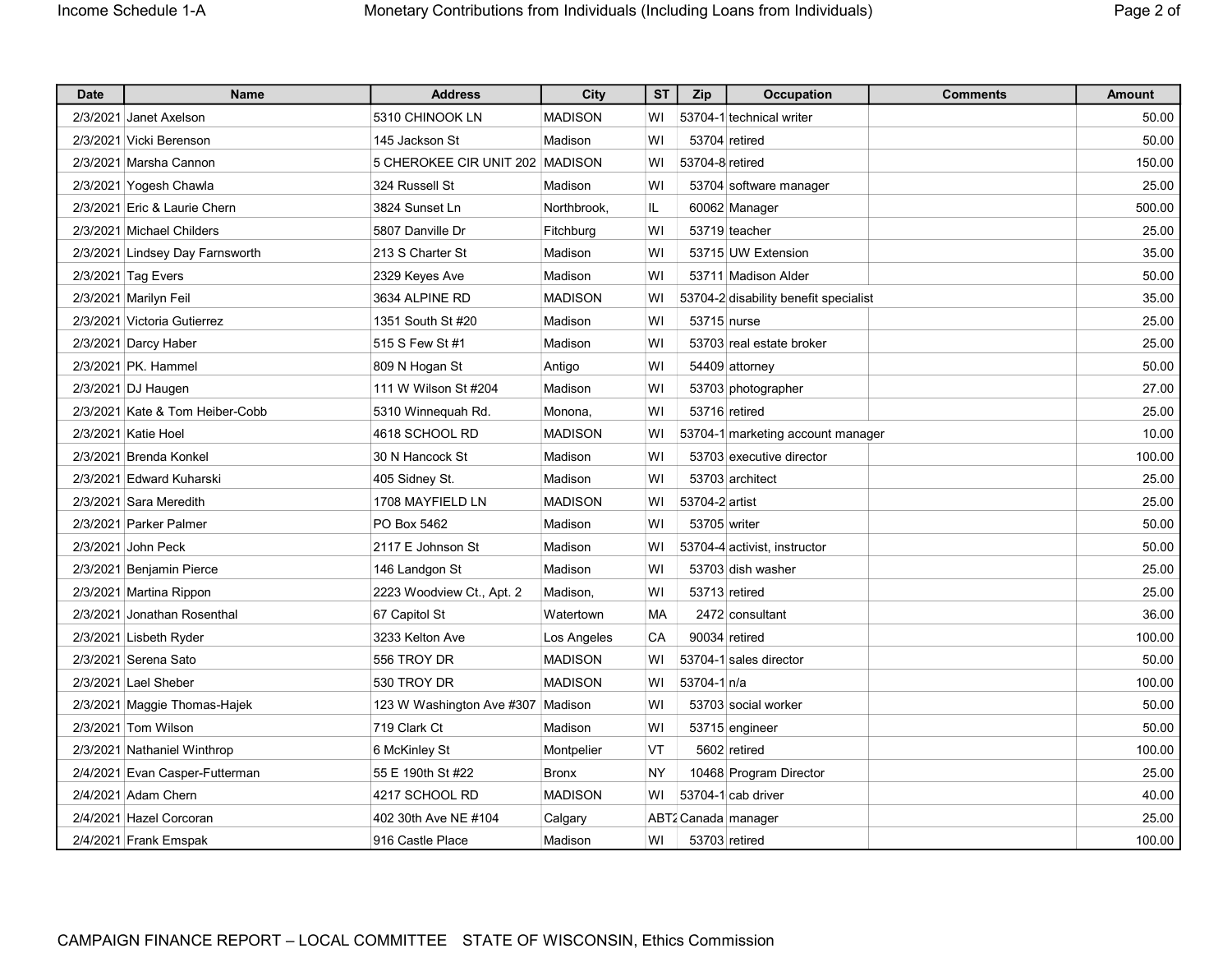| 2/4/2021 Jennifer Kox          | 1230 MONICA LN                     | <b>MADISON</b>   | WI        | 53704-1 retired |                                    | 25.00  |
|--------------------------------|------------------------------------|------------------|-----------|-----------------|------------------------------------|--------|
| 2/4/2021 Sally Lehner          | 1819 Madison St                    | Madison          | WI        | 53711 n/a       |                                    | 25.00  |
| 2/4/2021 Jerry Lund            | 30 Simon Keets Rd                  | Leyden           | MA        |                 | 1330 activist                      | 300.00 |
| 2/4/2021 Mitch Nussbaum        | 1615 Madison St                    | Madison          | WI        |                 | 53711 retired                      | 25.00  |
| 2/4/2021 Janet Parker          | 609 MORNINGSTAR LN                 | <b>MADISON</b>   | WI        | 53704-2 retired |                                    | 300.00 |
| 2/4/2021 Donald Passman        | 11 Glen Brook Way #307             | Fitchburg        | WI        | 53711-4 retired |                                    | 100.00 |
| 2/4/2021 Harry Richardson      | 456 Few St                         | Madison          | WI        |                 | 53703 retired                      | 100.00 |
| 2/4/2021 John Rothschild       | 1827 E Washington Ave #419 Madison |                  | WI        | 53704-5 retired |                                    | 50.00  |
| 2/4/2021 Mary Sanderson        | 513 Yorktown Rd                    | <b>DeForest</b>  | WI        | 53532-1 retired |                                    | 10.00  |
| 2/4/2021 Wendy Schneider       | 133 Corry St, #2                   | Madison          | WI        |                 | 53704 producer                     | 50.00  |
| 2/4/2021 Charles Smalley       | 1533 COMANCHE GLN                  | <b>MADISON</b>   | WI        | 53704-1 retired |                                    | 250.00 |
| 2/4/2021 Donna Vukelich-Selva  | 522 Piper Dr                       | Madison          | WI        |                 | 53711 educator                     | 50.00  |
| 2/5/2021 Carlotta Calmese      | 3109 Todd Dr                       | Madison          | WI        |                 | 53713 retired                      | 25.00  |
| 2/5/2021 Steve Gitberg         | 25 Waterview Dr                    | Windsor          | <b>CT</b> |                 | 6095 accountant                    | 100.00 |
| 2/5/2021 Kelly Kearns          | 1329 Crowley Ave                   | Madison          | WI        |                 | 53704 botanist                     | 50.00  |
| 2/5/2021 Barbara Kehrein       | 5022 Camilla Rd                    | Madison          | WI        |                 | 53716 retired                      | 50.00  |
| 2/5/2021 Allison Lindsey-Mares | 5409 Comanche Way                  | Madison          | WI        |                 | 53704 retired                      | 25.00  |
| 2/5/2021 Kristin Mathews       | 1133 NORTHLAND DR                  | <b>MADISON</b>   | WI        | 53704-1 retired |                                    | 25.00  |
| 2/5/2021 Margaret McEntire     | 570 TROY DR                        | <b>MADISON</b>   | WI        | 53704-1 retired |                                    | 50.00  |
| 2/6/2021 Esty Dinur            | 4706 SCHOOL RD                     | <b>MADISON</b>   | w١        | 53704-1 retired |                                    | 40.00  |
| 2/6/2021 Nancy Fey             | 444 W Wilson St #312               | Madison          | WI        | 53703-4 retired |                                    | 100.00 |
| 2/6/2021 Megan Helfand Berge   | 3256 Milwaukee St #1               | Madison          | WI        |                 | 53714 retired                      | 100.00 |
| 2/6/2021 Ann Kovich            | 2605 Golden Gate Way               | Madison          | WI        |                 | 53713 continuing education         | 25.00  |
| 2/7/2021 Paul Noeldner         | 136 Kensington Dr                  | Madison          | WI        |                 | 53704-5 self employed              | 10.00  |
| 2/8/2021 Richard Olson         | 414 Silver Spring Ave              | Silver Spring    | MD        |                 | 20910 senior research associate    | 100.00 |
| 2/11/2021 Bruce Wallbaum       | 1820 Rutledge St                   | Madison          | WI        |                 | 53704 HVAC                         | 100.00 |
| 2/11/2021 Nadine Wright        | 540 W Olin Ave #319                | Madison          | WI        | 53715 n/a       |                                    | 25.00  |
| 2/13/2021 Jesse Pycha-Holst    | 1312 Jenifer St                    | Madison          | WI        |                 | 53703 realtor                      | 50.00  |
| 2/16/2021 Michael Johnson      | 2120 S 19th Ave                    | <b>Broadview</b> | IL        |                 | 60155 campaigns account specialist | 500.00 |
| 2/17/2021 Janet Stevens        | 709 MORNINGSTAR LN                 | <b>MADISON</b>   | WI        | 53704-2 retired |                                    | 50.00  |
| 2/18/2021 Jody Arafat          | 4622 ELGAR LN                      | <b>MADISON</b>   | WI        | 53704-1 Retail  |                                    | 50.00  |
| 2/18/2021 Michael Childers     | 5807 Danville Dr                   | Fitchburg        | WI        |                 | 53719 UW teacher                   | 25.00  |
| 2/18/2021 Tehmina Islam        | 2809 Commercial Avenue             | Madison          | WI        |                 | 53704 licensed midwife             | 100.00 |
| 2/18/2021 Joanne Kanter        | 91 GOLF PKWY UNIT F                | <b>MADISON</b>   | W١        | 53704-7 retired |                                    | 30.00  |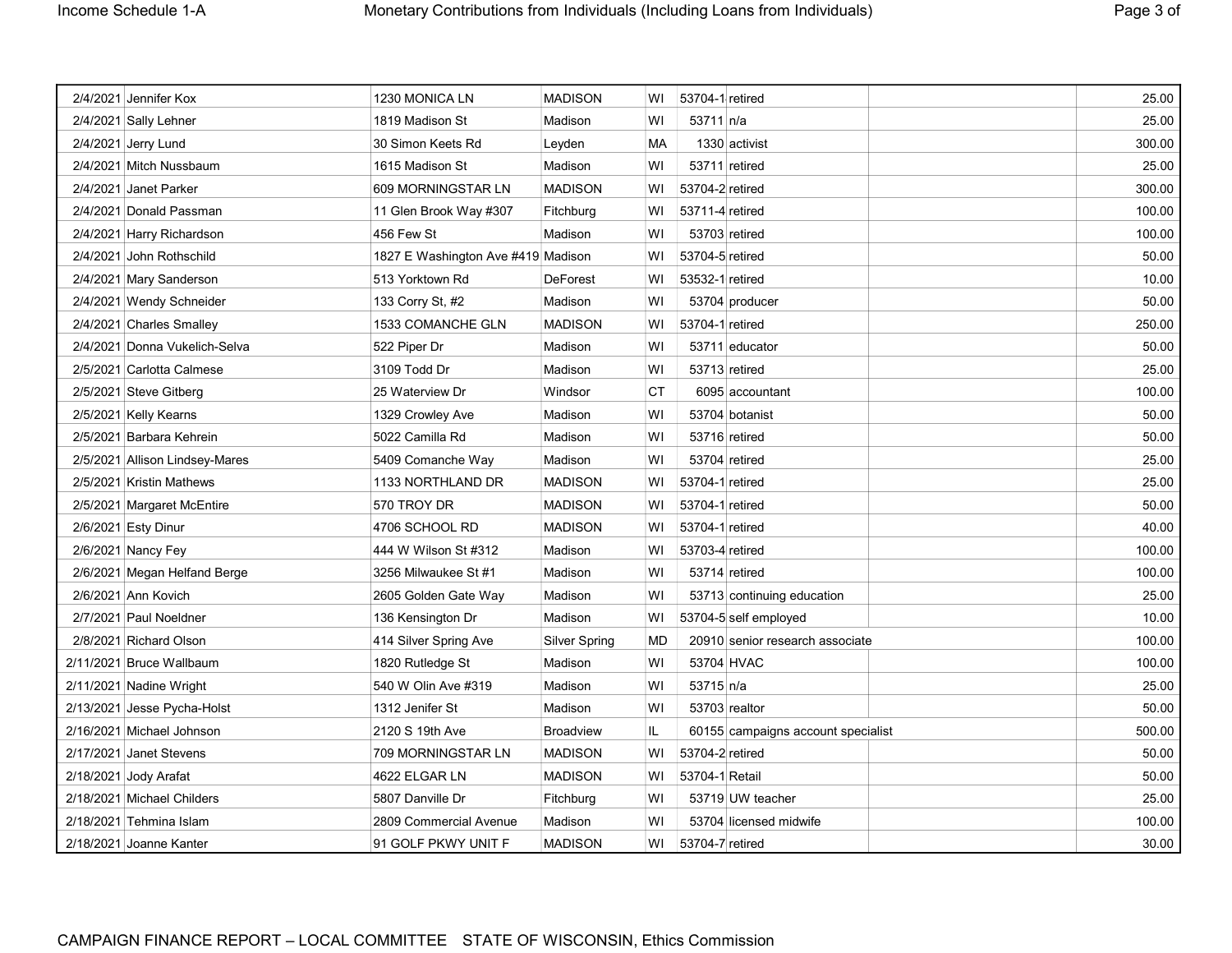| 2/18/2021 Mark Kemble         | 10908 Jarvis Ct         | Fredericksburg | VA        | 22407 IT Project Manager           | 100.00 |
|-------------------------------|-------------------------|----------------|-----------|------------------------------------|--------|
| 2/18/2021 Sam Mayfield        | 1700 W University Dr    | <b>Boise</b>   | ID        | 83725 Director                     | 50.00  |
| 2/18/2021 Mark Voss           | 1622 MAYFIELD LN        | <b>MADISON</b> | WI        | 53704-2 farmer                     | 50.00  |
| 2/18/2021 Esther West         | 301 Norris Ct #1        | Madison        | WI        | 53703 Co-op development specialist | 25.00  |
| 2/19/2021 Janet Battista      | 154 Kensington Ave      | Madison        | WI        | 53704 retired                      | 50.00  |
| 2/19/2021 John Kemble         | 2692 Stone Cir #211     | Geneva         | IL        | 60134 retired                      | 200.00 |
| 2/20/2021 Robin Larson        | 1755 Wyndal St #538     | Houston        | <b>TX</b> | 77030 Systems Admin                | 50.00  |
| 2/20/2021 Luz Sosa            | 5742 Euston St          | Greendale      | WI        | 53129 teacher                      | 10.00  |
| 2/21/2021 Greg Rosenberg      | 3146 Buena Vista St     | Madison        | WI        | 53704 Consultant                   | 25.00  |
| 2/23/2021 Dena Eakles         | E 14604 County Hwy F    | Ontario        | WI        | 54651 farmer                       | 50.00  |
| 2/23/2021 Frank Emspak        | 916 Castle Place        | Madison        | WI        | 53703 retired                      | 100.00 |
| 2/23/2021 Laura Gauger        | 231 E Superior St       | Duluth         | MN        | 55802 pharmacist                   | 25.00  |
| 2/25/2021 Luke Diaz           | 410 Melody Ln           | Verona         | WI        | 53593 Quality Assurance Specialist | 50.00  |
| 2/25/2021 Kenneth Golden      | 2904 Gregory St         | Madison        | WI        | 53711 retired                      | 100.00 |
| 2/27/2021 Juliana Bennett     | 1022 W Johnson St #1103 | Madison        | WI        | 53715 student                      | 25.00  |
| 2/28/2021 Tom Boswell         | 1943 Sachtjen St        | Madison        | WI        | 53704 community organizer          | 25.00  |
| 2/28/2021 Steve Herrick       | 2929 Union St           | Madison        | WI        | 53704 interpreter                  | 100.00 |
| 3/1/2021 Michelle Ellinger    | 3834 Whitman Ln #108    | Madison        | WI        | 53704 small business owner         | 50.00  |
| 3/2/2021 Catherine Corbin     | 4701 MANDRAKE RD        | <b>MADISON</b> | WI        | 53704-1 writer                     | 40.00  |
| 3/2/2021 Kurt Rotzoll         | 509 NOVA WAY            | <b>MADISON</b> | WI        | 53704-1 taxi driver                | 200.00 |
| 3/3/2021 James Killerlain     | 4018 Toban Dr           | Madison        | WI        | 53704 dog walker                   | 100.00 |
| 3/4/2021 John Boyer           | W11521 County Rd V      | Lodi           | WI        | 53555 taxi driver                  | 25.00  |
| 3/5/2021 Megan Berge          | 1418 Jenifer St         | Madison        | WI        | 53703 self employed                | 100.00 |
| 3/8/2021 Ronald Frederick     | 63360 Dequindre Rd      | Washington     | MI        | 48095-2 retired                    | 500.00 |
| 3/8/2021 Brian Lavendel       | 2302 Center Ave #2      | Madison        | WI        | 53704 property manager             | 100.00 |
| 3/9/2021 Richard Johnson      | 75 GOLF PKWY UNIT B     | <b>MADISON</b> | WI        | 53704-7 retired                    | 50.00  |
| 3/10/2021 Amelia Royko Maurer | 6311 Amacher Hollow Rd  | Arena          | WI        | 53503 self employed                | 400.00 |
| 3/13/2021 Ronald Chase        | 6521 Westin Dr          | Madison        | WI        | 53719 prgrammer                    | 20.00  |
| 3/13/2021 Ashley Hudson       | 1103 Gilson             | Madison        | WI        | 53715 organizer                    | 10.00  |
| 3/13/2021 Charlie Ryan        | 649 Tamarack Way        | Verona         | WI        | 53593 regional director            | 10.00  |
| 3/14/2021 Jennifer Barry      | 2 CROWNHARDT CIR        | <b>MADISON</b> | WI        | 53704-1 occupational therapist     | 100.00 |
| 3/14/2021 Susan Nossal        | 1105 Haywood Dr #1      | Madison        | WI        | 53715 Educator, scientist          | 15.00  |
| 3/14/2021 Leila Pine          | 1122 Spaight St         | Madison        | WI        | 53703 retired                      | 100.00 |
| 3/15/2021 Jean MacCubbin      | 14 Pin Oak Trl          | Madison        | WI        | 53717 retired                      | 100.00 |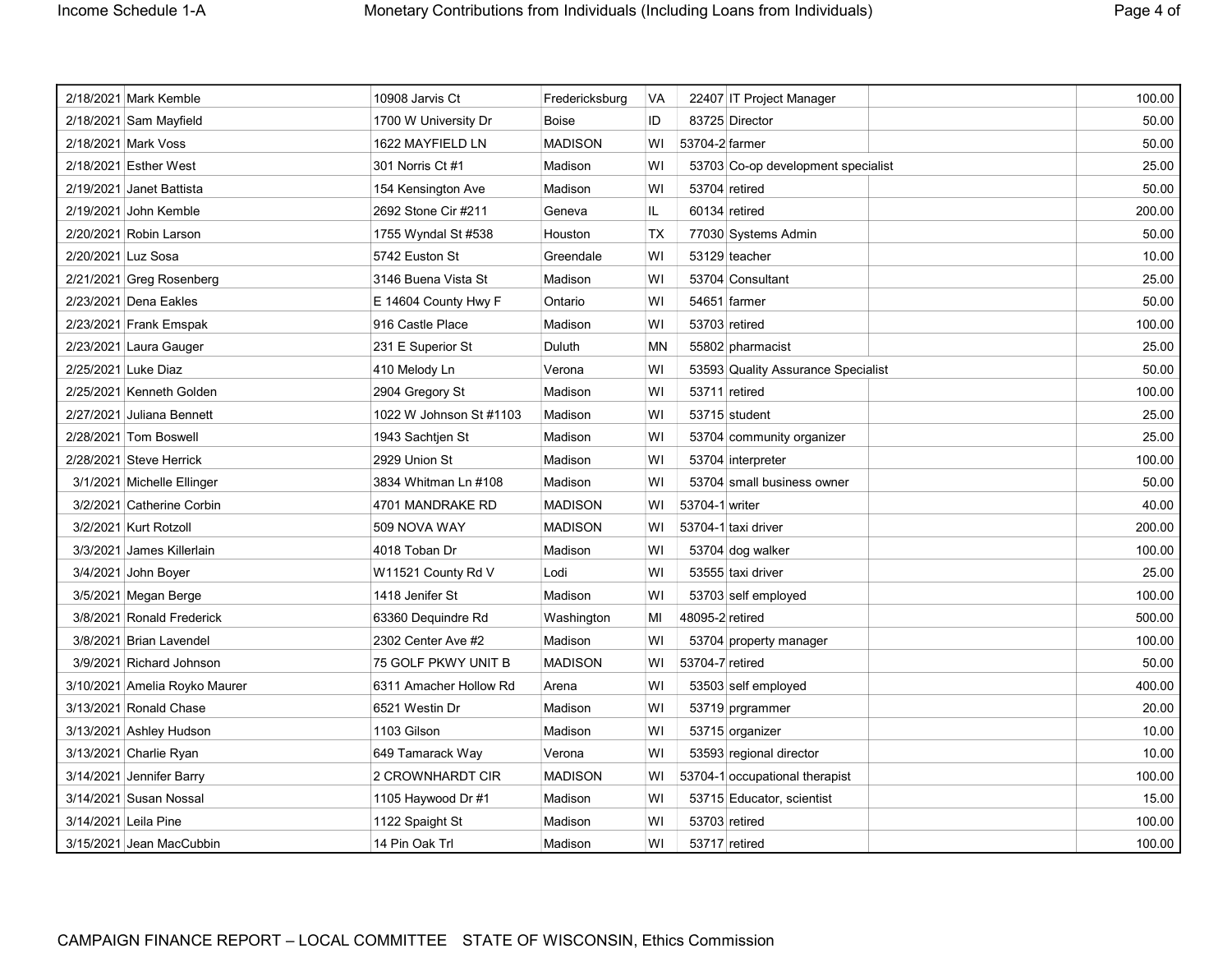| 3/15/2021 Kyle Richmond       | 634 Emerson St         | Madison   | WI        |              | 53715 retired            | 50.00  |
|-------------------------------|------------------------|-----------|-----------|--------------|--------------------------|--------|
| 3/15/2021 Anna Wells          | 4338 Travis Ter        | Madison   | WI        | 53711 Editor |                          | 50.00  |
| 3/16/2021 Sue Breckenridge    | 5605 Stadium Dr        | Madison   | WI        | 53705 Editor |                          | 50.00  |
| 3/16/2021 Benji Ramirez Gomez | 20 N Franklin St       | Madison   | WI        |              | 53703 receptionist       | 20.00  |
| 3/17/2021 Nathan Royko Maurer | 6311 Amacher Hollow Rd | Arena     | WI        |              | 53503 IT Manager         | 500.00 |
| 3/19/2021 Greg Gelembiuk      | 1207 Jenifer St # 2    | Madison   | WI        |              | 53703 Research Associate | 25.00  |
| 3/20/2021 Jay T Walker        | 5808 How St #7R        | Pittsburg | <b>PA</b> |              | 15232 activist           | 30.00  |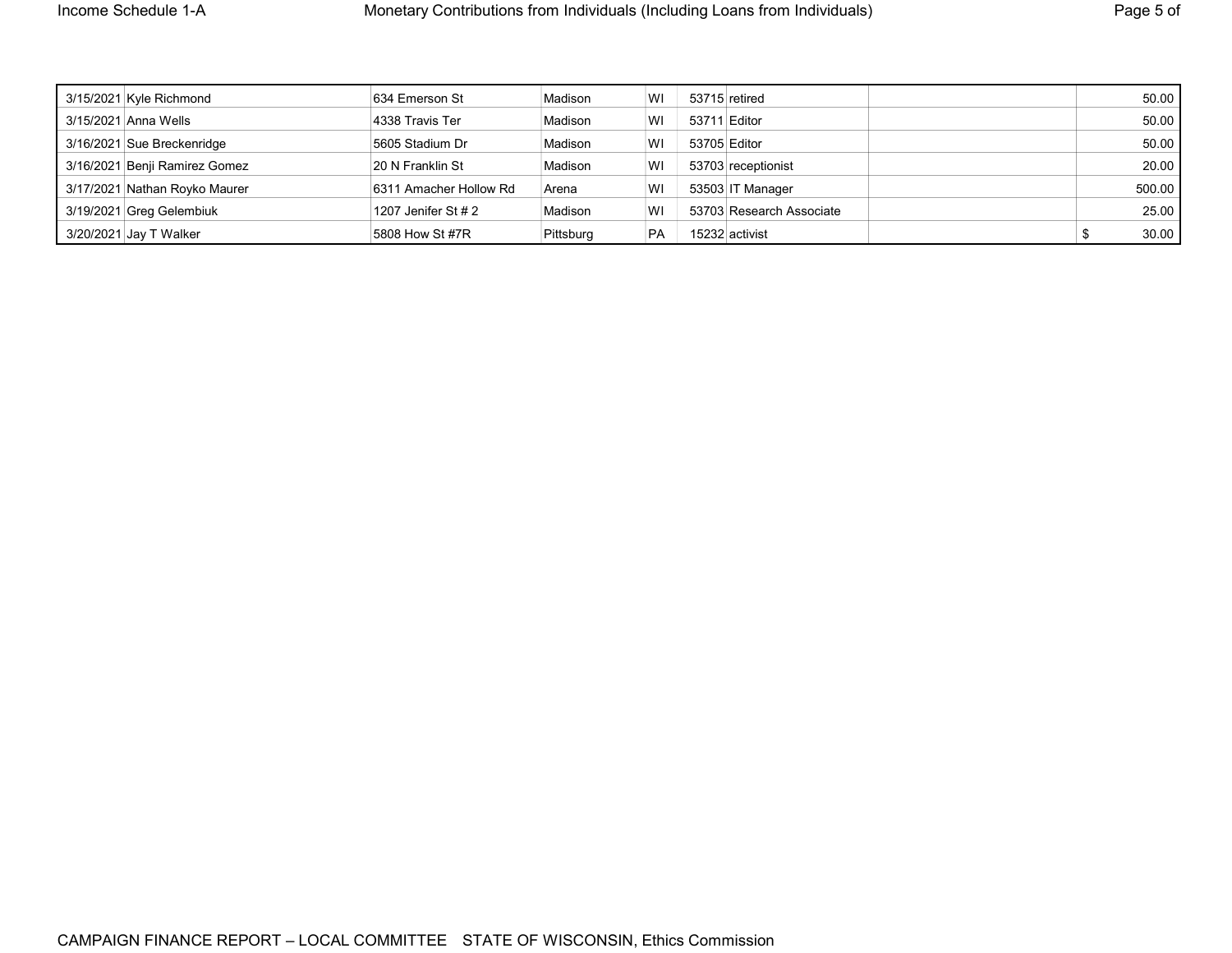| <b>Date</b> | <b>Committee Name</b>          | <b>Address</b> | City    | $\sqrt{ST}$ | Zip   | Comments | <b>Amount</b> |
|-------------|--------------------------------|----------------|---------|-------------|-------|----------|---------------|
| 2/3/2021    | <sup>⊥</sup> Grant for Madison | 3930 Anchor Dr | Madison | WI          | 53714 |          | 100.00        |
|             | 2/10/2021 WI Green Party       | PO Box 108     | Madison | WI          | 53701 |          | 300.00        |
| 3/16/2021   | AFSCE Council 32, AFL-CIO      | 33 Nob Hill Rd | Madison | WI          | 53713 |          | 200.00        |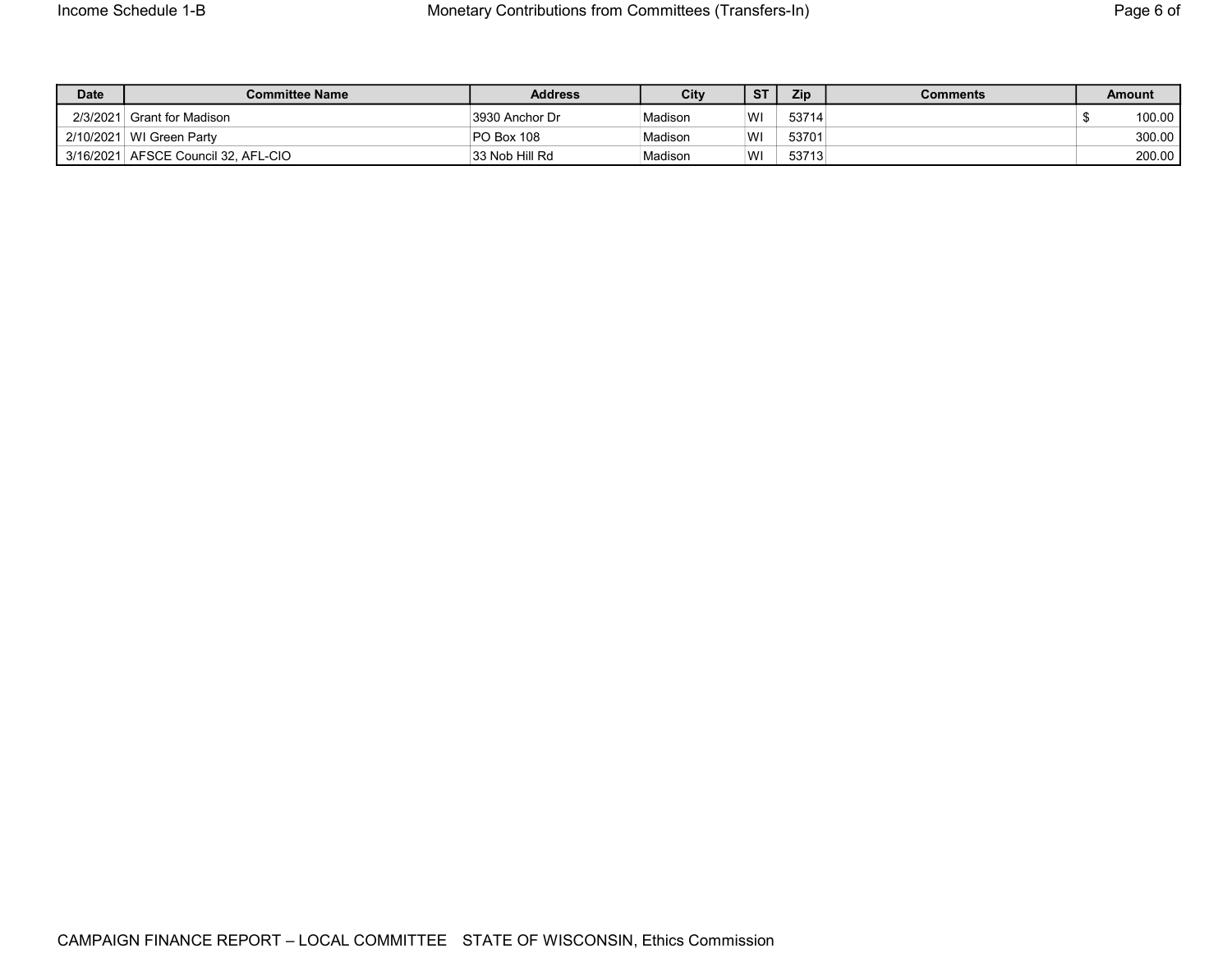|  | Date | Name | Address | City | . .<br>$\mathbf{L}$ | Zın | $-$ Income<br>$\sim$<br>- Reason for " | <b>Comments</b> | Amount |
|--|------|------|---------|------|---------------------|-----|----------------------------------------|-----------------|--------|
|--|------|------|---------|------|---------------------|-----|----------------------------------------|-----------------|--------|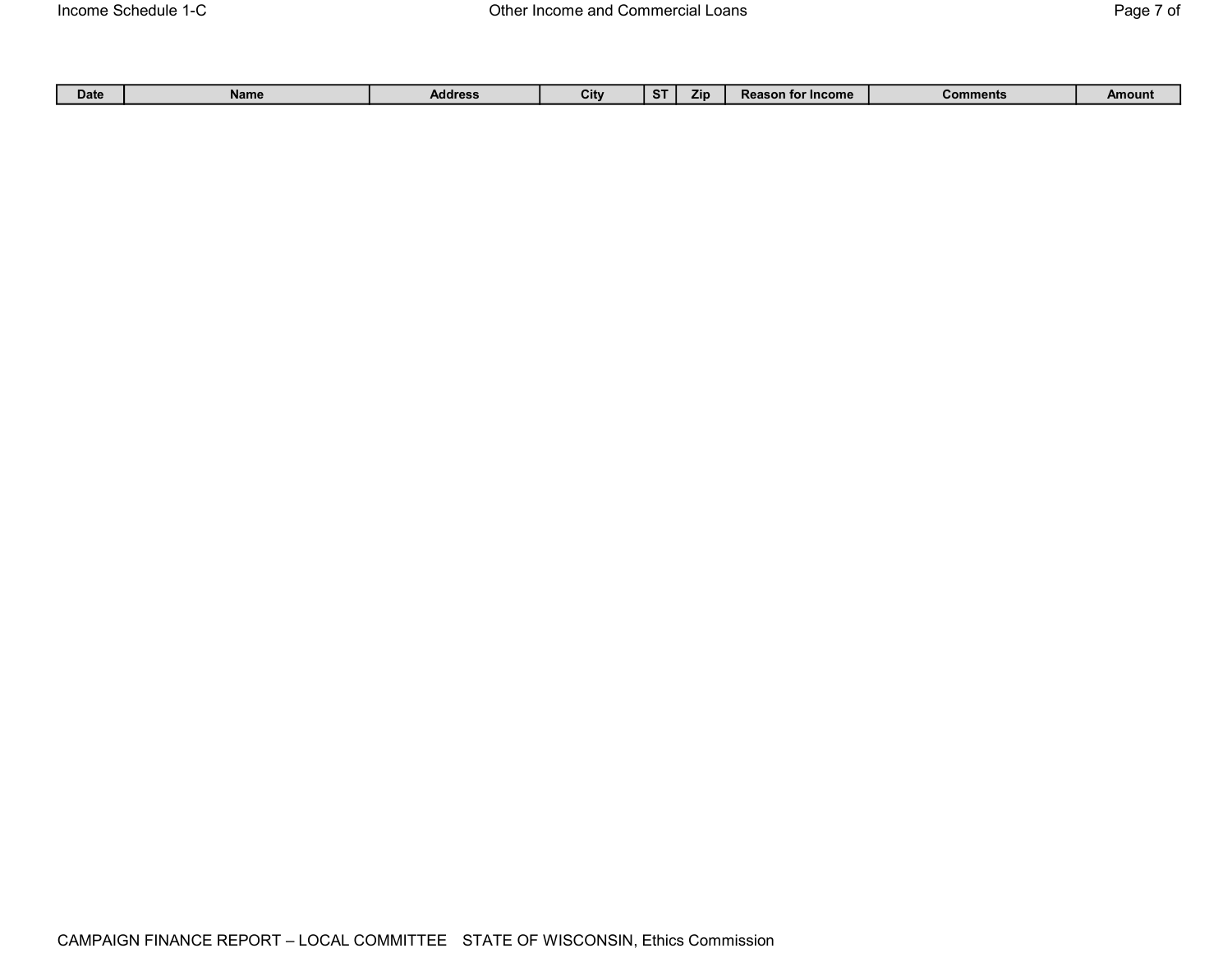| <b>Date</b> | <b>Name</b>                        | <b>Address</b>    | City    | <b>ST</b> | Zip | <b>Purpose</b>               | <b>Comments</b> | <b>Amount</b>                  |
|-------------|------------------------------------|-------------------|---------|-----------|-----|------------------------------|-----------------|--------------------------------|
|             | 2/3/2021 Paypal Fees               | Online            |         |           |     | Donation fees                |                 | \$<br>57.72                    |
|             | 2/4/2021 Paypal Fees               | Online            |         |           |     | Donation fees                |                 | \$<br>39.53                    |
|             | 2/5/2021 Paypal Fees               | Online            |         |           |     | Donation fees                |                 | \$<br>4.84                     |
|             |                                    |                   |         |           |     | Reimbursement for            |                 |                                |
|             | 2/6/2021 Joan Kemble               | 4211 School Rd    | Madison | WI        |     | 53704 Postcard Stamps        |                 | \$<br>72.00                    |
|             | 2/6/2021 Paypal Fees               | Online            |         |           |     | Donation fees                |                 | \$<br>4.23                     |
|             | 2/7/2021 Paypal Fees               | Online            |         |           |     | <b>Donation fees</b>         |                 | \$<br>0.59                     |
|             | 2/8/2021 Dream City Media          | 710 Powers Ave    | Madison | WI        |     | 53714 Digital Campaign       |                 | \$<br>6,000.00                 |
|             | 2/8/2021 Paypal Fees               | Online            |         |           |     | Donation fees                |                 | \$<br>3.20                     |
|             | 2/10/2021 Paypal Fees              | Online            |         |           |     | Donation fees                |                 | \$<br>$\overline{\phantom{a}}$ |
|             | 2/11/2021 Paypal Fees              | Online            |         |           |     | Donation fees                |                 | \$<br>4.23                     |
|             | 2/13/2021 Paypal Fees              | Online            |         |           |     | Donation fees                |                 | \$<br>1.75                     |
|             | 2/16/2021 Paypal Fees              | Online            |         |           |     | Donation fees                |                 | \$<br>14.80                    |
|             | 2/17/2021 Paypal Fees              | Online            |         |           |     | Donation fees                |                 | \$<br>1.75                     |
|             | 2/18/2021 Paypal Fees              | Online            |         |           |     | Donation fees                |                 | \$<br>14.88                    |
|             | 2/19/2021 Paypal Fees              | Online            |         |           |     | Donation fees                |                 | \$<br>1.75                     |
|             |                                    |                   |         |           |     | Video Conversion             |                 |                                |
|             | 2/20/2021 Apowersoft               | online            |         |           |     | Software                     |                 | \$<br>19.95                    |
|             | 2/20/2021 Paypal Fees              | Online            |         |           |     | Donation fees                |                 | \$<br>2.34                     |
|             | 2/21/2021 Paypal Fees              | Online            |         |           |     | Donation fees                |                 | \$<br>1.03                     |
|             | 2/23/2021 Paypal Fees              | Online            |         |           |     | Donation fees                |                 | \$<br>5.98                     |
|             | 2/25/2021 Paypal Fees              | Online            |         |           |     | Donation fees                |                 | \$<br>1.75                     |
|             | 2/26/2021 US Postal Service        | 3902 Milwaukee St | Madison | WI        |     | 53714 Postcard Stamps        |                 | \$<br>72.00                    |
|             | 2/27/2021 Paypal Fees              | Online            |         |           |     | Donation fees                |                 | \$<br>1.03                     |
|             | 2/28/2021 Paypal Fees              | Online            |         |           |     | Donation fees                |                 | \$<br>4.23                     |
|             | 3/1/2021 Paypal Fees               | Online            |         |           |     | Donation fees                |                 | \$<br>1.75                     |
|             | 3/2/2021 Paypal Fees               | Online            |         |           |     | Donation fees<br>2nd Mailer: |                 | \$<br>1.46                     |
|             | 3/2/2021 Wells Print and Digital   | 3121 Watford Way  | Madison | WI        |     | 53713 Endorsements           |                 | \$<br>1,877.84                 |
|             | 3/3/2021 Paypal Fees               | Online            |         |           |     | Donation fees                |                 | \$<br>3.20                     |
|             | 3/4/2021 Dario Parra Digital Media | 1758 W 19th St    | Chicago | IL        |     | 60608 Digital Media support  |                 | \$<br>263.58                   |
|             | 3/4/2021 Paypal Fees               | Online            |         |           |     | Donation fees                |                 | \$<br>1.03                     |
|             | 3/8/2021 Paypal Fees               | Online            |         |           |     | Donation fees                |                 | \$<br>3.20                     |
|             | 3/10/2021 Paypal Fees              | Online            |         |           |     | Donation fees                |                 | \$<br>11.90                    |
|             |                                    |                   |         |           |     |                              |                 |                                |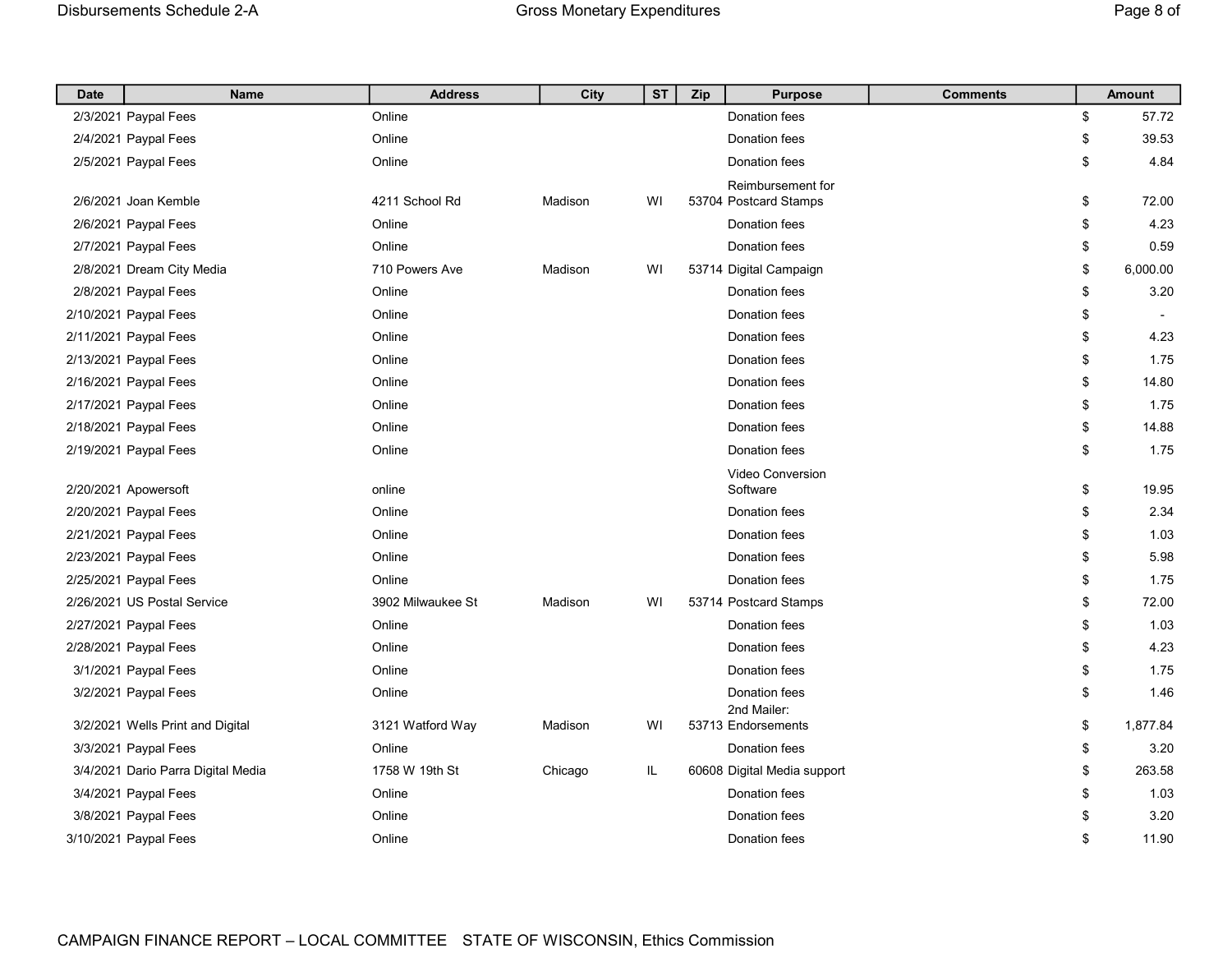| 3/10/2021 South Central Federation of Labor | 1602 S Park St #228 | Madison | WI | 53715 Labor News Ad                            |                               |    | 420.00 |
|---------------------------------------------|---------------------|---------|----|------------------------------------------------|-------------------------------|----|--------|
| 3/13/2021 Paypal Fees                       | Online              |         |    | Donation fees                                  |                               |    | 2.06   |
| 3/14/2021 Paypal Fees                       | Online              |         |    | Donation fees                                  |                               |    | 3.94   |
| 3/15/2021 Paypal Fees                       | Online              |         |    | Donation fees                                  |                               |    | 4.95   |
| 3/16/2021 Paypal Fees                       | Online              |         |    | Donation fees                                  |                               |    | 2.63   |
| 3/17/2021 Paypal Fees                       | Online              |         |    | Donation fees                                  |                               | ъ  | 14.80  |
| 3/19/2021 Paypal Fees                       | Online              |         |    | Donation fees<br>i materialan itu ya materiala |                               |    | 1.03   |
| 3/22/2021 Martha Kemble                     | 4211 School Rd      | Madison | WI | 53704 fees                                     | reimbursement for Jan - March | \$ | 237.00 |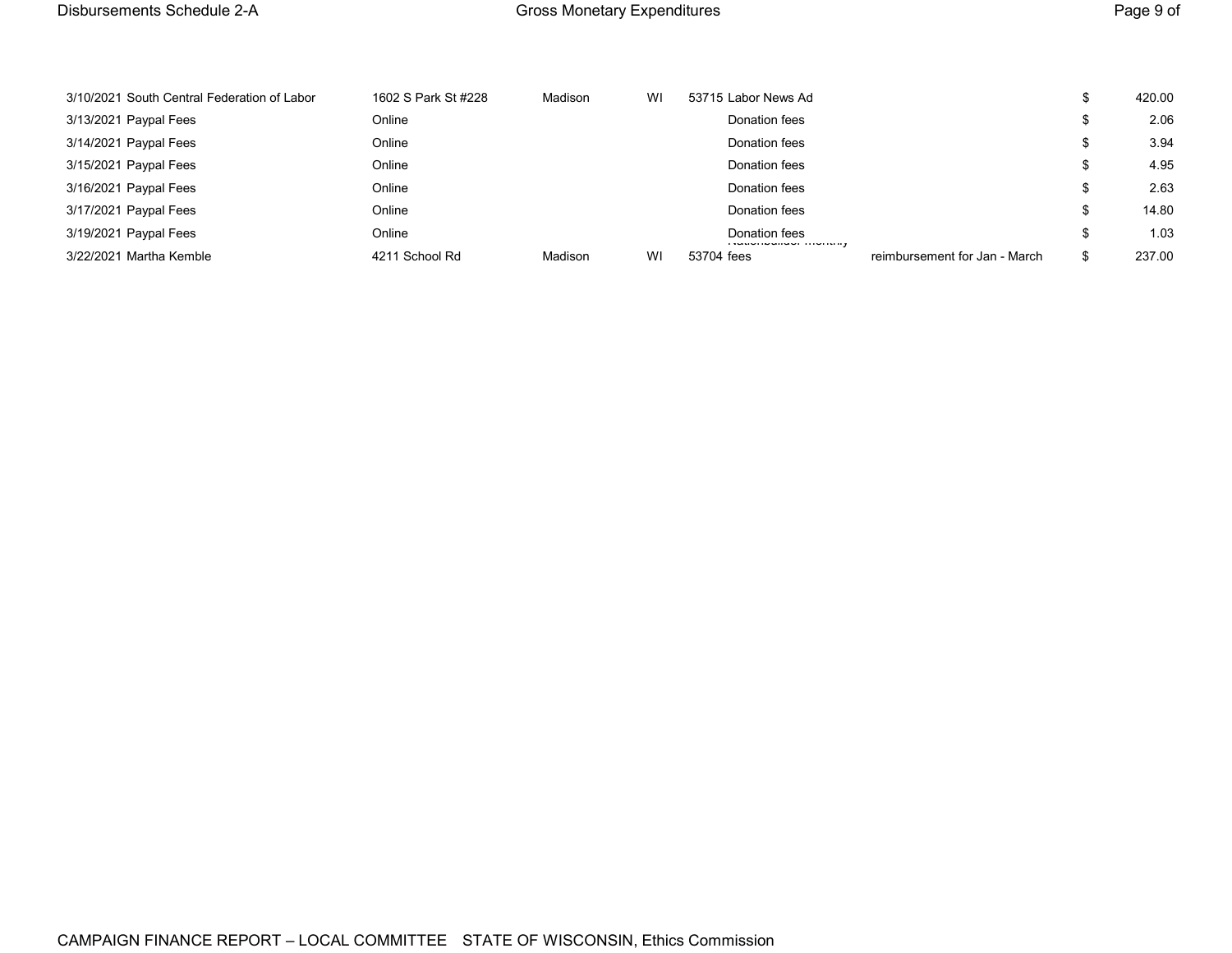|  | Date | <b>Committee Name</b> | <b>Address</b> | City |  | Zın | Comments | Amount |
|--|------|-----------------------|----------------|------|--|-----|----------|--------|
|--|------|-----------------------|----------------|------|--|-----|----------|--------|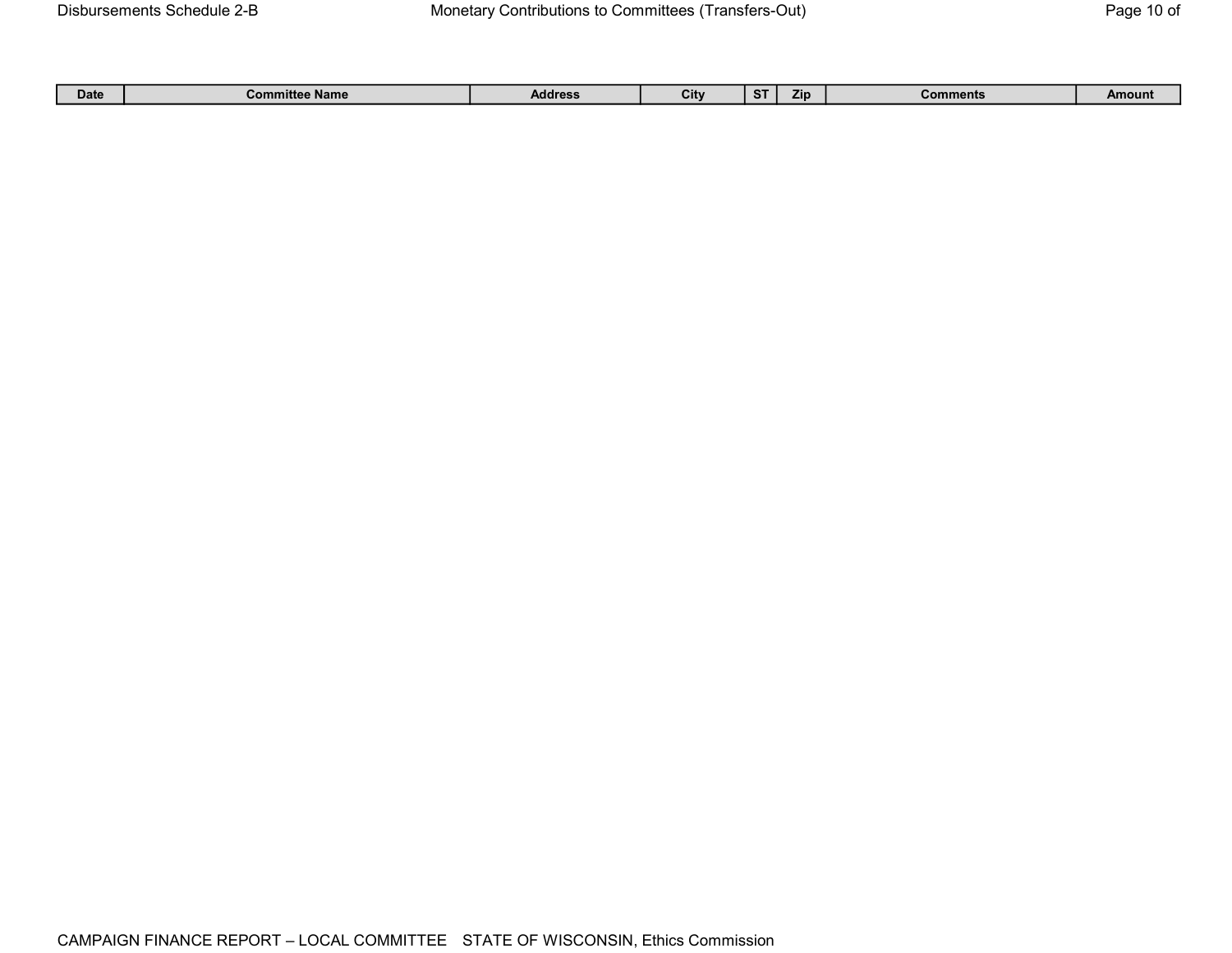| <b>Date</b> | Name | <b>Address</b> | City | <b>ST</b> | Zip | <b>Purpose</b> | Outstanding<br>Balance,<br><b>Beginning of</b><br><b>Period</b> | New Obligation<br><b>This Period</b> | Outstanding<br><b>Balance, Close</b><br>of Period |
|-------------|------|----------------|------|-----------|-----|----------------|-----------------------------------------------------------------|--------------------------------------|---------------------------------------------------|
|-------------|------|----------------|------|-----------|-----|----------------|-----------------------------------------------------------------|--------------------------------------|---------------------------------------------------|